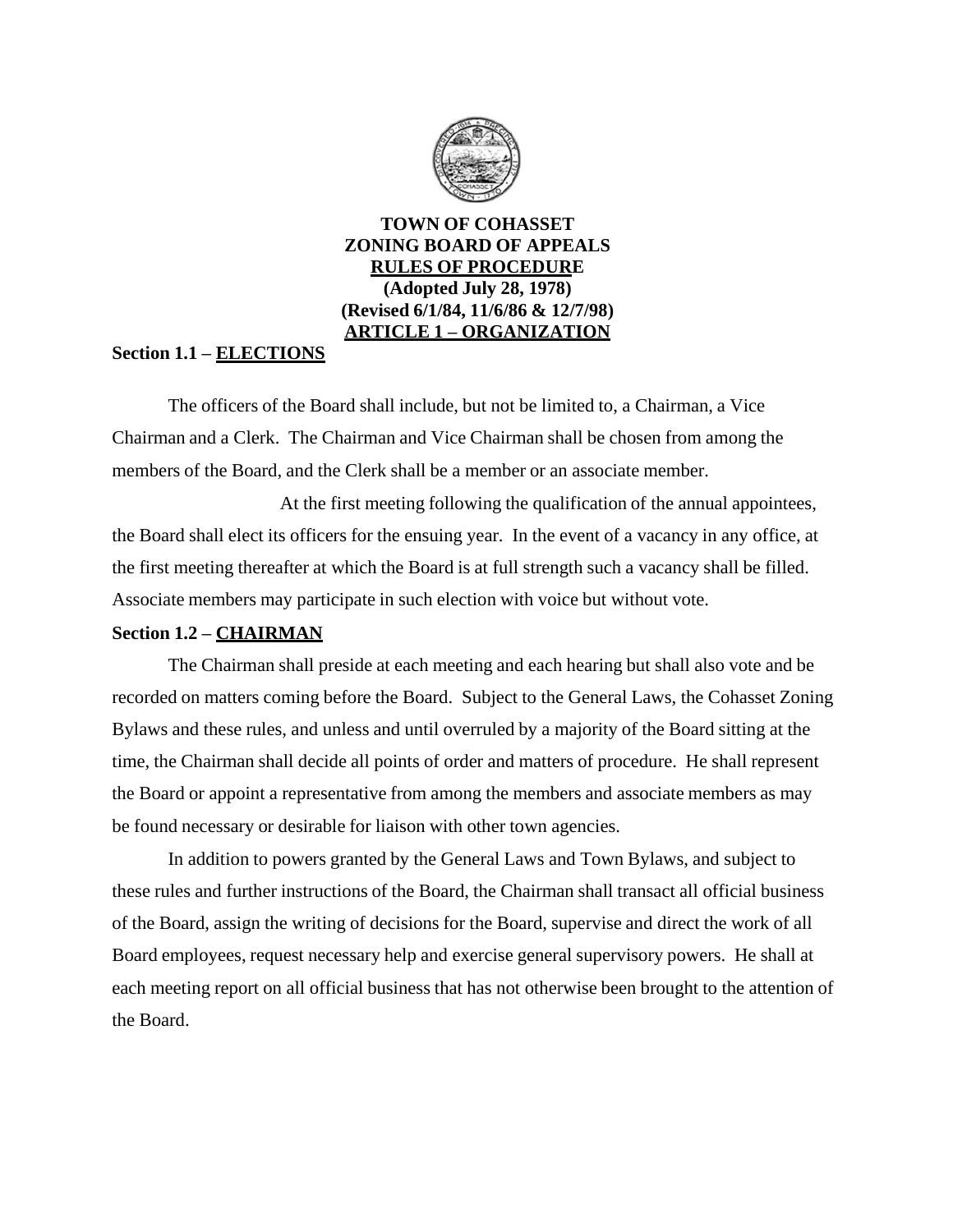## **Section 1.2 – VICE CHAIRMAN**

The Vice Chairman shall act as Chairman and shall have all of the powers of the Chairman in the case the Chairman is absent, disabled or otherwise unable to perform these duties. In the event that both the Chairman and Vice Chairman are absent or recused, the Chairman may appoint another member to serve as Acting Chairman.

## **Section 1.4 – CLERK**

Subject to the direction of the Board and its Chairman, the Clerk shall have charge of records of the Board, shall ensure that the roll is taken at all Board hearings and other meetings and that minutes of the Board's proceedings are kept, and shall compile and maintain other necessary files and indexes. Any or all of the foregoing duties may be delegated to an Assistant Clerk, who need not be a member or associate member.

The Clerk shall act as Chairman and shall have all of the powers of the Chairman in case both the Chairman and the Vice Chairman are absent, disabled or otherwise unable to perform their duties.

#### **Section 1.5 – ASSOCIATE MEMBERS**

The Chairman of the Board shall delegate one of the associate members to sit on the Board in case of absence, inability to act or conflict of interest of any Board member. In the event of a vacancy on the Board, the Chairman may designate one of the associate members as an acting member of the Board until someone is duly appointed and qualified to fill the unexpired portion of the vacated term.

## **Section 1.6 – MEETINGS**

Three (3) members (including associate members designated to sit) shall constitute a quorum.

A regular monthly meeting shall be held by the Board at the Town Hall each month at such time and such day as the Board shall establish. However, the Chairman may cancel or postpone the regular meeting whenever in his opinion no meeting is required by business then pending or for other good cause.

Special meetings or hearings may be called by the Chairman or by any two (2) members. Actual notice thereof shall be given to each member at least forty-eight (48) hours before the time set, and public notice shall be posted as required by law.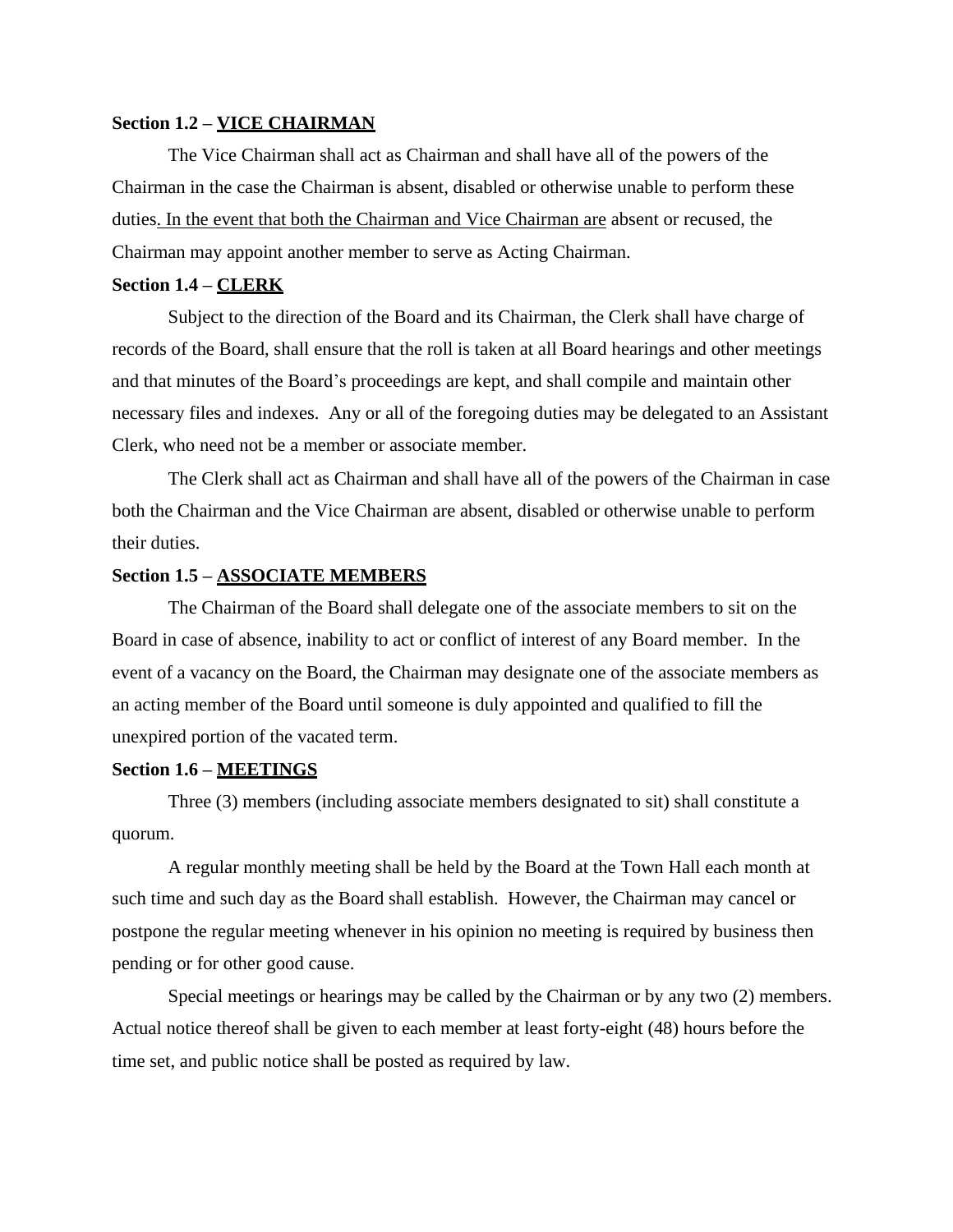# **ARTICLE 11 – APPLICATION TO THE BOARD Section 2.1 – APPLICATION FORM**

Every application, appeal, or petition for action by the Board shall be made on the official form, a copy of which is attached hereto and made part hereof. Copies of the official form shall be furnished by the Board upon request and shall also be available from the Town Clerk and the Building Inspector. Any communication, even if purporting to be an application, shall be treated as mere notice of intention to seek relief until such time as an application is submitted on the official form. The applicant shall file the original, completed official form and eleven (11) copies, plus two copies of the abutters list with the Town Clerk, All copies shall be marked to show the date and time of filing of the original application with the Town Clerk. All information called for by the official application form shall be furnished by the applicant, in the manner therein prescribed, before such application shall be considered. The application must specify the relief requested.

Two copies of a certified abutters list, obtained through the Assessor's Office, must accompany the application when filed with the Town Clerk. The application will be refused for filing without these lists. [**Please note that to receive an abutters list can take up to 3-10 business days and the cost to the applicant is \$25.00.]**

## **Section 2.2 – PLANS TO ACCOMPANY PETITION**

Each application, appeal or petition to the Board shall be accompanied by at least twelve (12) copies of legible plans showing all details relevant to the relief requested. Such plans shall include, but need not be limited to, a Site Plan, any plan which would be required by Section 9.6.2 and, where appropriate, 10.3.2 of the Zoning Bylaw and, when construction or alteration of a structure is proposed, floor plans and elevations, renderings and/or photographs.

(1) All plans shall be drawn to scale, which scale shall be stated or illustrated thereon, and proposed (as opposed to existing state) data shall be shown in red. Each plan shall be prepared by, and have the stamp of, a registered engineer, land surveyor or architect, as appropriate. The Board of Appeal may, in its sole discretion, waive this requirement.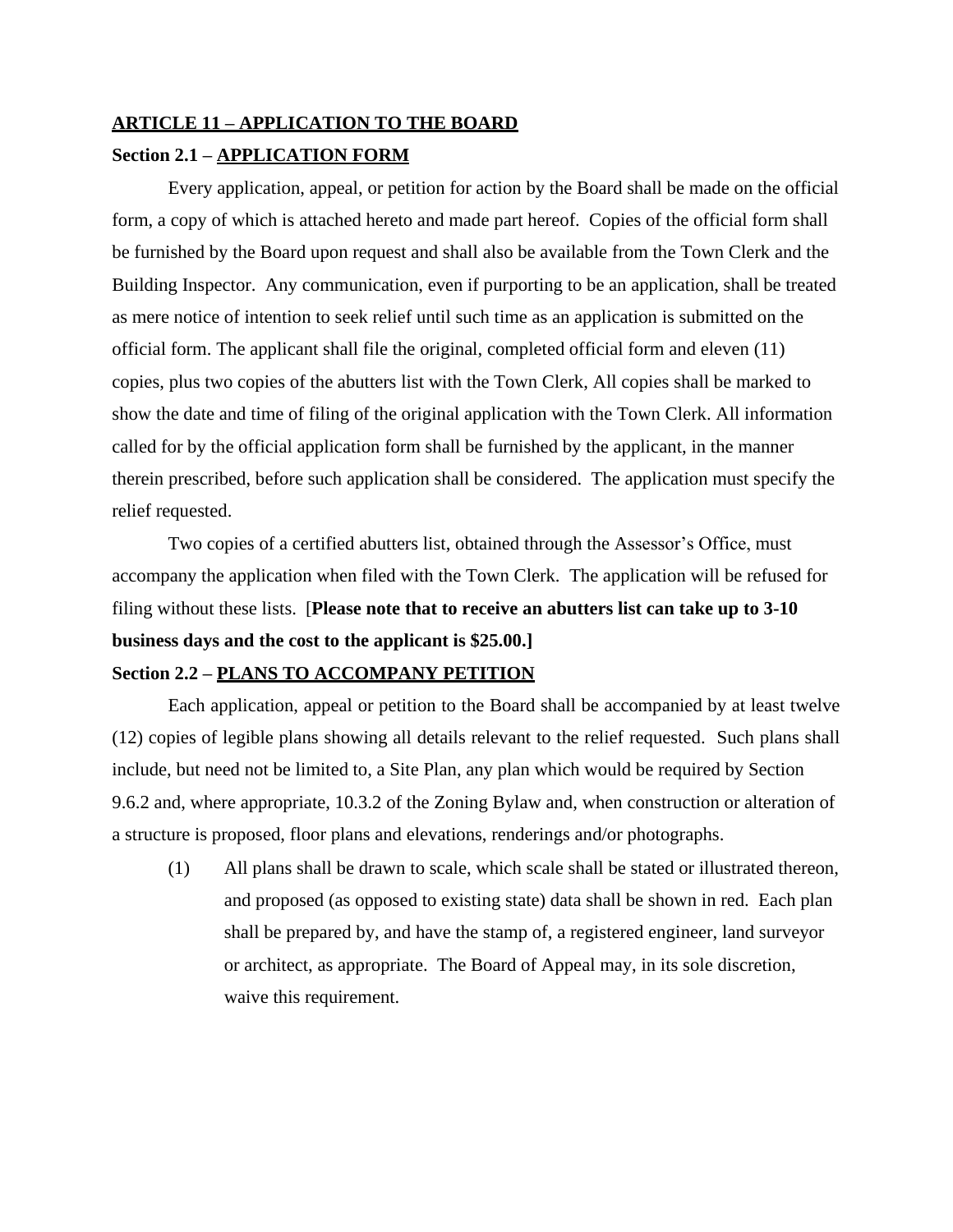- (2) Each application, appeal or petition shall be accompanied by twelve (12) copies of a site plan drawn to scale not smaller than (1) inch equals twenty (20) feet and showing at least the following:
	- (a) a north arrow
	- (b) the lot lines and dimensions and area of the lot in question, including, in the case of a proposed sub-division or combination, those of the existing  $lot(s)$  and the proposed  $lot(s)$ ;
	- (c) the location of Flood Plain District and Zoning District borders (as applicable);
	- (d) the locations and dimensions of all principal and accessory buildings, other structures, driveways and parking areas on the lot(s) in question;
	- (e) the boundary lines and names of owners of all properties immediately adjacent to the lot(s) in question and the location of all principal and accessory buildings, other structures, driveways and parking areas thereon:
	- (f) the names of all streets shown on the Site Plan and the widths of all streets, sidewalks, and rights-of-way adjacent or appurtenant to the lot(s) in question; and
	- (g) any larger area and any other dimensions or details which may be necessary to an understanding of the particular application, appeal or petition or questions raised thereby; except that, in the case of an application, appeal of petition relating to a proposed change of use of an existing building or physical alteration of a structure which will not encroach on any setback, the Site Plan may omit data referred to in the foregoing clauses (d) and (e) with respect to any structure, driveway and parking areas which are more than twenty (20) fee beyond the boundaries of the lot(s) in question.
- (3) Such floor plans and elevations, renderings, and/or photographs shall be submitted as are sufficient to disclose in detail the existing structure(s) and all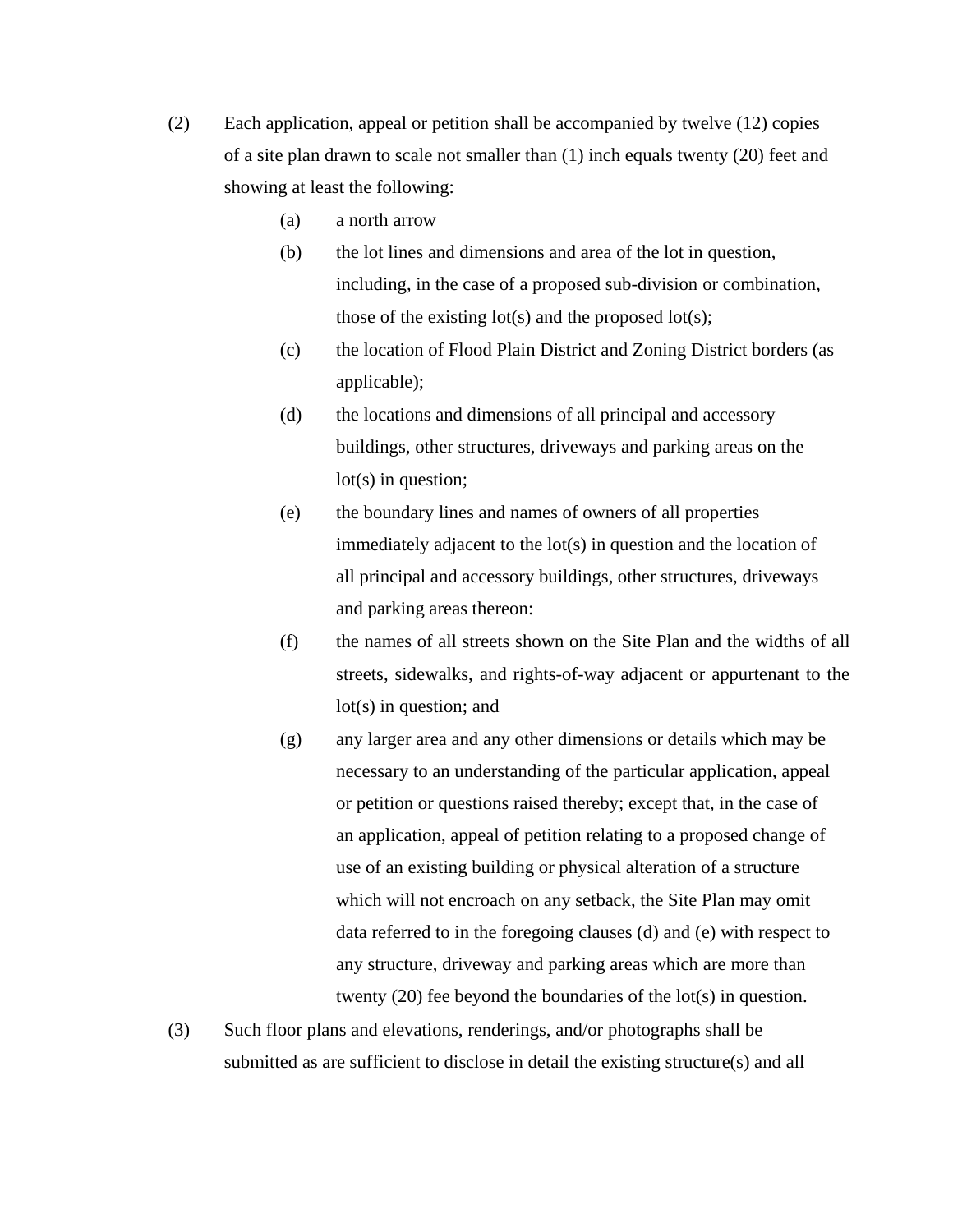proposed alterations or new construction and also to enable the Board to evaluate the impact on any other building on or within twenty  $(20)$  feet of the lot(s) in question. Floor plans and elevations shall be drawn to a scale not smaller than one-quarter (1/4) inch equals one (1) foot.

## **Section 2.3.1 – FILING FEES AND DEPOSITS**

Each application shall be accompanied by a filing fee. Checks should be made payable to the Town of Cohasset. Any application not accompanied by a filing fee will be refused filing. Engineering Deposits are to accompany applications for Special Permits or Variances and Comprehensive Permits pursuant to M.G.L. 40B. See ZBA/Form E, as amended from time to time for current information on required fees and deposits; copies of this form shall be furnished by the Board upon request and shall also be available from the Town Clerk and the Building Inspector.

# **Please Note – All advertising costs will be billed directly to the applicant. Section 2.4 – DOCKET NUMBER**

Each application, appeal or petition shall, upon filing, be assigned a file or docket number comprised of the last two digits of the year, and/two digits each indicating the day and month on which it is filed with the Town Clerk. Thus, the petition filed on May 4, 1984 was numbered 84-05-04.

## **Section 2.5 – NONCOMPLYING APPLICATIONS**

In the event that the Chairman or the Board deems an application inadequate to a proper understanding of the matter or otherwise incomplete or not properly filed the applicant shall be so notified in writing and given the opportunity within a specified period (not less than seven (7) days after the date of the notice) to bring the application into compliance. An application which is the subject of such notice but is not brought into compliance within the period specified in such notice may be rejected or denied for failure to comply with these Rules.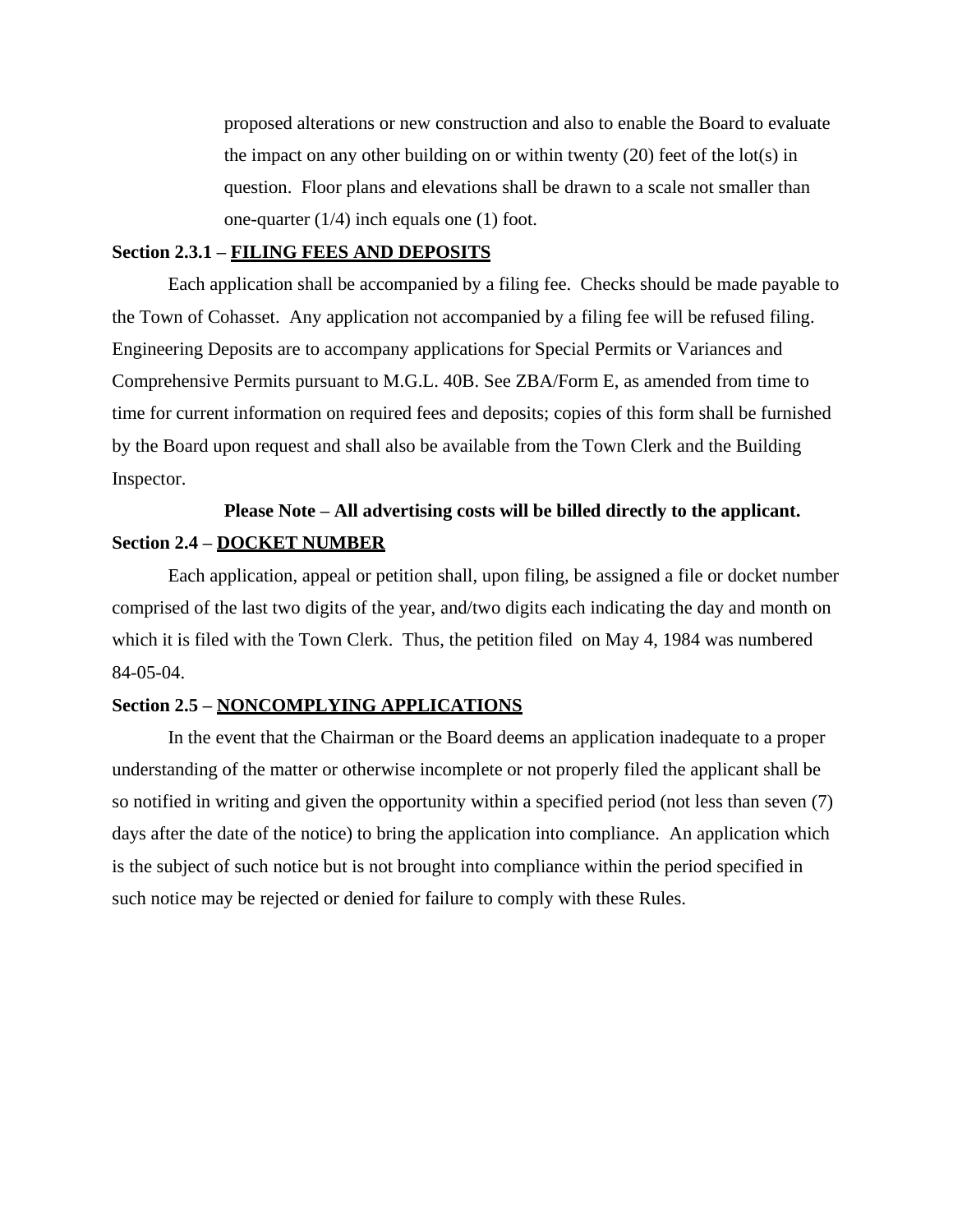#### **ARTICLE III – HEARINGS**

### **Section 3.1 – NOTICE**

Notice of the Board's public hearing shall be given as provided in General Laws Chapter 40A, Section 11. Notice of hearing shall be published in a local newspaper as required by General Laws, Chapter 40A, Section 11. Copies of the notice shall, at least fourteen (14) days prior to the date of the hearing, be posted in a conspicuous place in Town Hall. Copies shall also be sent by mail, postage prepaid, to the applicant, to all "parties in interest" as defined in Section 11 of Chapter 40A. In the sole discretion of the Board, notice may also be given to the owners of all other property deemed by the Board to be affected thereby as they appear on the most recent tax list, and to all other persons specified by law.

In addition, a copy of that notice shall be delivered by hand or sent by mail, postage prepaid, to each of the Town Clerk and the Planning Board, Building Inspector, Board of Health, Conservation Commission and Board of Selectmen.

The instructions, a copy of which is attached hereto as Form B and made part of hereof shall be enclosed with the copy of the notice sent to the applicant.

## **Section 3.2 – WRITTEN STATEMENTS**

Any written statement, including but not limited to a legal brief, filed with the Town Clerk not later than the day of the hearing or submitted to the Board prior to or at the hearing will be received and considered. Such written statements may, but need not, be read publicly at the hearing. The Board may also receive and consider written statements within such time after the hearing as may be fixed by the Board in its discretion.

## **Section 3.3 – APPEARANCES**

All hearings shall be open to the public. No person shall be excluded unless he persists in disorderly behavior after being warned by the Chairman. Any person may appear in his own behalf or be represented by an agent or attorney in fact and/or by an attorney at law. The unexcused absence of any appearance on behalf of an applicant may be deemed to be cause to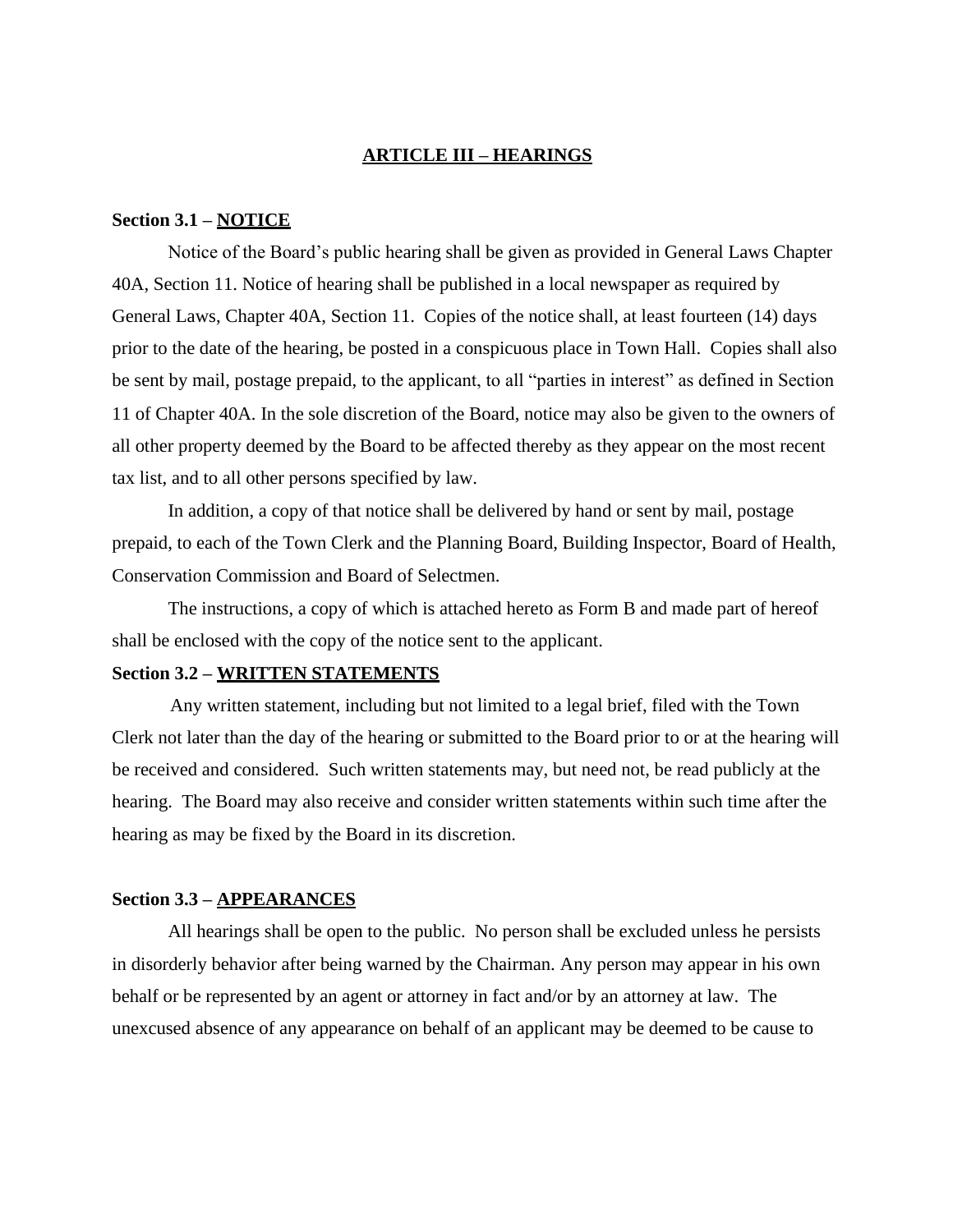deny the application for want of prosecution. However, the Board may decide on the basis of such information as is available to the Board.

## **Section 3.4 – PROCEDURE AT HEARINGS**

Each person before commenting shall state his or her name and address and representative capacity.

All statements at the hearing will be made to the Board and all questions and comments must be made through the Chairman. No person may address the public hearing without the permission of the Chairman. No dialogue between persons attending the hearing will be permitted. Except to answer a specific question at the request of the Board, and except as otherwise specifically permitted by the Chairman, no person will be recognized more than once until everyone who desires to be heard has had the opportunity to speak once. Every speaker is encouraged to be concise and to avoid repetition; a speaker may join in or incorporate by reference any statements previously made.

Persons shall be recognized in the following order unless otherwise permitted by the Chairman.:

First, principal statement by applicant, second, statements by representatives of other Town Boards, third, statements in support of the proposal, fourth, statements in opposition to the proposal, fifth, other questions and statements, sixth, rebuttal statement by applicant.

The members of the Board sitting may ask questions at any time during the hearing. Section 3.5 - CONTINUANCES

When the Board deems the plans accompanying an application to be insufficient for a proper consideration of the matter or otherwise deems a continuance to be desirable for orderly administration of the matter being heard, the Board may continue the hearing to a date and time certain. If the date and time of continuation is announced during the hearing, such continued hearing may be held without further application, notice or advertisement.

## **Section 3.6 – REQUEST FOR NOTICE**

Any request for notice of decision pursuant to section 15 of General Laws Chapter 40A must be submitted to the Chairman in person at the hearing. Such request shall be in writing and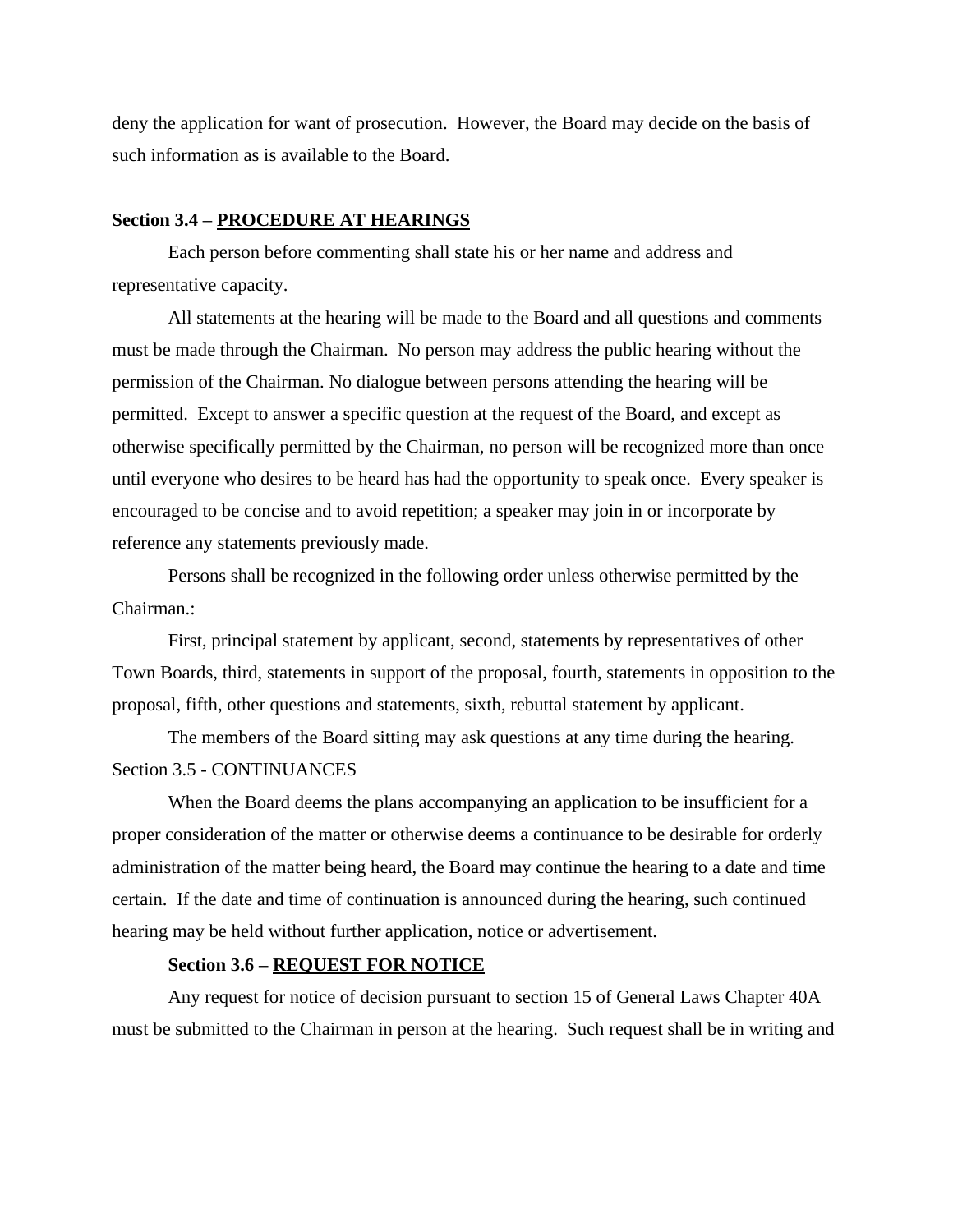shall include the name of the applicant, the hearing date, and the full name and complete address of the person requesting the notice.

## **ARTICLE IV – DISPOSITION BY THE BOARD**

#### **Section 4.1 – WITHDRAWAL**

An application may be withdrawn without prejudice by notice in writing filed with the Town Clerk at any time prior to the first publication of notice of the public hearing by the Board. After such first publication, withdrawal shall require the Board's approval and shall be upon such conditions as the Board may specify.

If the notice is received prior to the placing of the advertisement, the fee shall be refunded.

#### **Section 4.2 – DECISION**

In each case the Board shall file a formal, written memorandum setting forth clearly a summary of plans and evidence presented, the Board's findings and conclusions, and the reason or reasons for the Board's decisions and actions.

Except as otherwise provided in these rules and with respect to procedural matters, the unanimous vote of at least three members or designated Associate Members of the Board shall be necessary in any action by the Board. In the case of an application for a special permit or variance or an appeal of the Building Inspector's decision, votes must be unanimous. The Board's memorandum of decision shall show the vote of each member or designated Associate Member voting in the decision of that case or, if failing to vote, indicate that fact.

The Board's decision shall be effective as of the date it has been filed with the Town Clerk.

## **Section 4.3 – RECORDING**

It shall be a condition precedent to the exercise of any right pursuant to any decision of the Board that notice of the decision (and of the absence of any appeal therefrom within twenty (20) days after the Board's written decision has been filed with the Town Clerk) be recorded, at the applicant's expense, in the Norfolk County Registry of Deeds. ZBA/Form C, a copy of which is attached hereto and made part hereof, may be used for that purpose.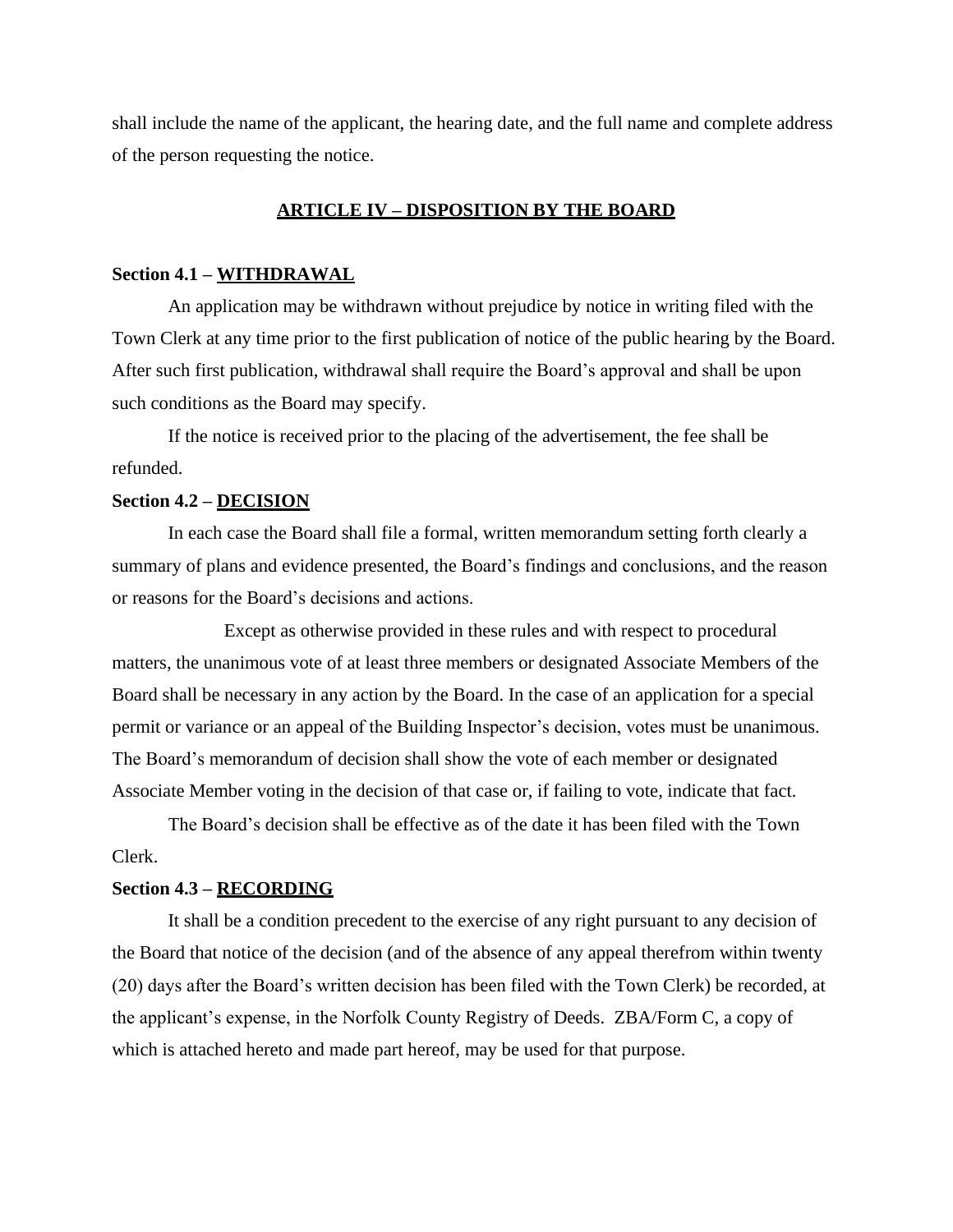## **Section 4.4 – EFFECT**

The decision of the Board relates only to requirements of the Zoning Bylaw and does not excuse the applicant from compliance with the building code and all other applicable laws and bylaws. Despite favorable action of this Board, each applicant must secure a building permit and all other necessary approvals and permits from other Town agencies. These agencies may include, but may not be limited to, the Board of Health, the Historic District Commission, the Conservation Commission and the Planning Board, before taking any action permitted by such favorable actions.

## **Section 4.5 – NOTICE OF DECISION**

A copy of the Board's written decision shall be forthwith mailed, postage prepaid, to the applicant and delivered in hand or mailed, postage paid, to the Planning Board.

Notice of the Board's decision shall also be forthwith mailed, postage prepaid, to the petitioner, applicant or appellant, to the parties in interest designated in General Laws, Chapter 40A, Section 11, and to every person present at the hearing who requested that notice be sent to him and stated the address to which such notice was to be sent. Such notice shall specify that appeals, if any shall be made pursuant to General Laws, Chapter 40A, Section 17 and shall be filed within twenty days after the date of filing the decision in the office of the Town Clerk.

## **Section 4.6 – APPROVAL**

Whenever a decision expressly requires plans to be approved by the Board, the purpose of such approval is to ensure that the applicant understands and will properly implement the Board's decision. Accordingly, unless the Board otherwise determines, neither such approval, nor approval of an insubstantial departure from plans submitted and approved shall require notice or public hearing.

#### **Section 4.7 – REPETITIVE PETITIONS**

In order to have an application, appeal or petition heard within two years after final denial of a request for the same relief (unless such denial was without prejudice), applicant must comply with the provisions of General Laws Chapter 40A, Section 16.

## **Section 4.8 – LIMITATIONS**

If any application for a variance is granted by the Board, all permits necessary for the prosecution of the work shall be obtained and construction shall be commenced within one year